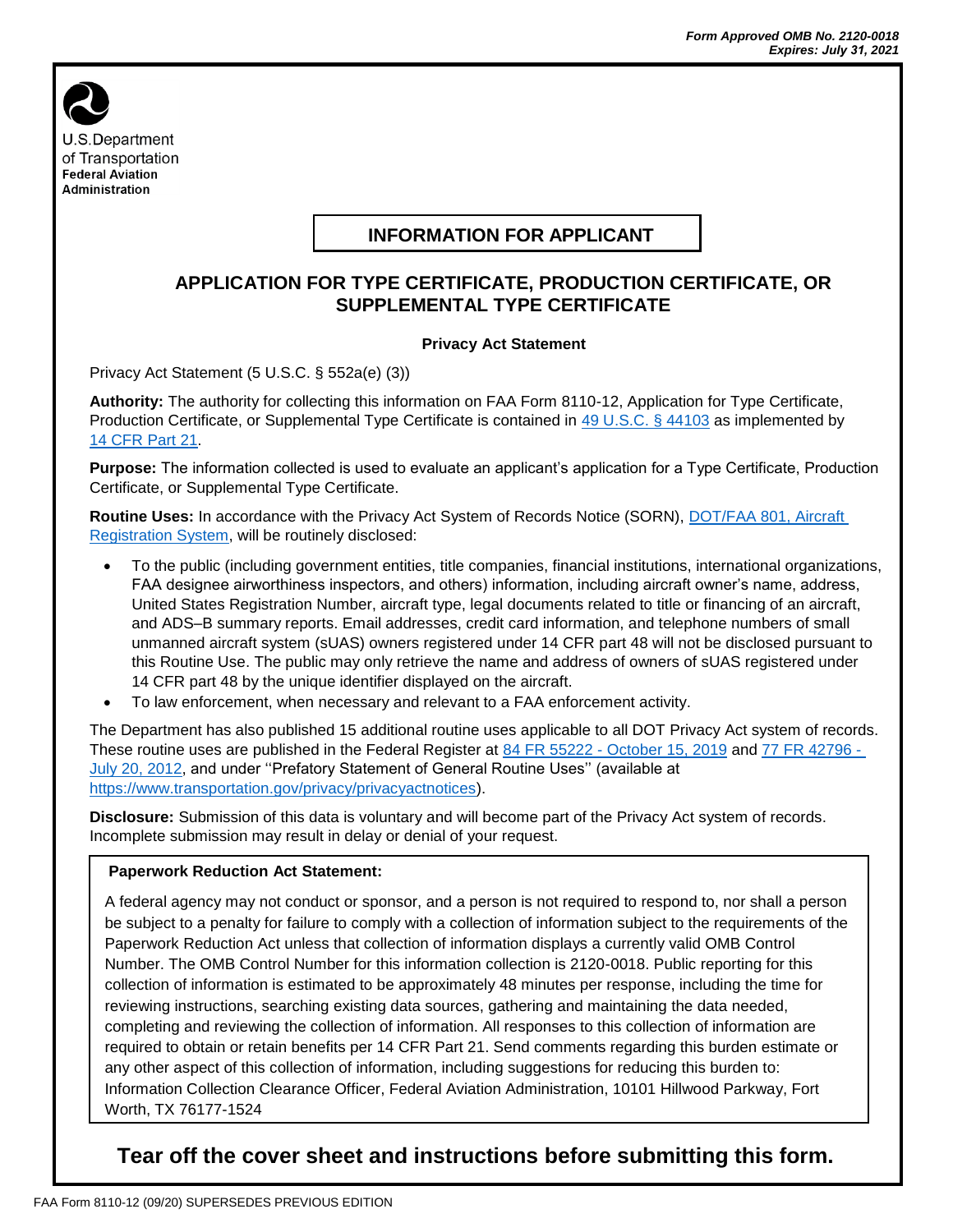## **INSTRUCTIONS FOR COMPLETION OF FAA FORM 8110-12 APPLICATION FOR TC, AMENDED TC, PC, STC, OR AMENDED STC**

FAA Form 8110-12 is used for application for a TC, Amended TC, PC, STC, or Amended STC. Application for a TC and a PC may be made at the same time if desired. Only the appropriate blocks, as follows, need to be filled out for each type of certificate.

Blocks 1, 2, 3, 4, 5, 6, and 8 for a TC or Amended TC;

Blocks 1, 2, 3, 5, and 8 for a PC;

Blocks 1, 2, 3, 4, 7, and 8 for an STC or Amended STC.

**Block 1**. Enter the name of the party, corporation or organization to whom the TC, Amended TC, PC, STC, or Amended STC will be issued. The name will appear on the certificate exactly as it is entered here.

**NOTE:** The TC holder can either apply to amend the original TC or apply for an STC. If a person is not the TC holder, that person must apply for an STC (Refer to 14 CFR 21.113). Also, only STC holders can apply to amend their own STC.

- **Block 2.** Check appropriate block.
- **Block 3**. Check appropriate block.
- **Block 4**. Enter the address of the party, corporation or organization to whom the TC, Amended TC, PC, STC, or Amended STC will be issued.

**NOTE:** A post office box will not be accepted.

- **Block 5.** Complete this block if application is for a TC or Amended TC. Leave blank if application is for a PC, STC, or Amended STC. For Amended TC, give TC number at time of application.
- **Block 6.** Complete parts a, b, c, d., and e. of this block if application is for a PC. Give PC number if application is for an amendment to a PC. Leave blank if application is for an original PC. Give TC/STC number if known at time of application, otherwise leave blank. Refer to 14 CFR §§ 21.45 and 21.119.

**NOTE:** A PC is normally not required for production of parts for an STC, they are usually manufactured under a PMA.

- **Block 7**. Complete this block if application is for an STC or Amended STC. For Amended STC, give STC number at time of application. For One-only STCs, also complete Block 7.f.
- **Block 8.** Obtain the signature of the certifying official. The certifying official must be the holder or the person duly authorized to sign for the holder, company, or corporation.